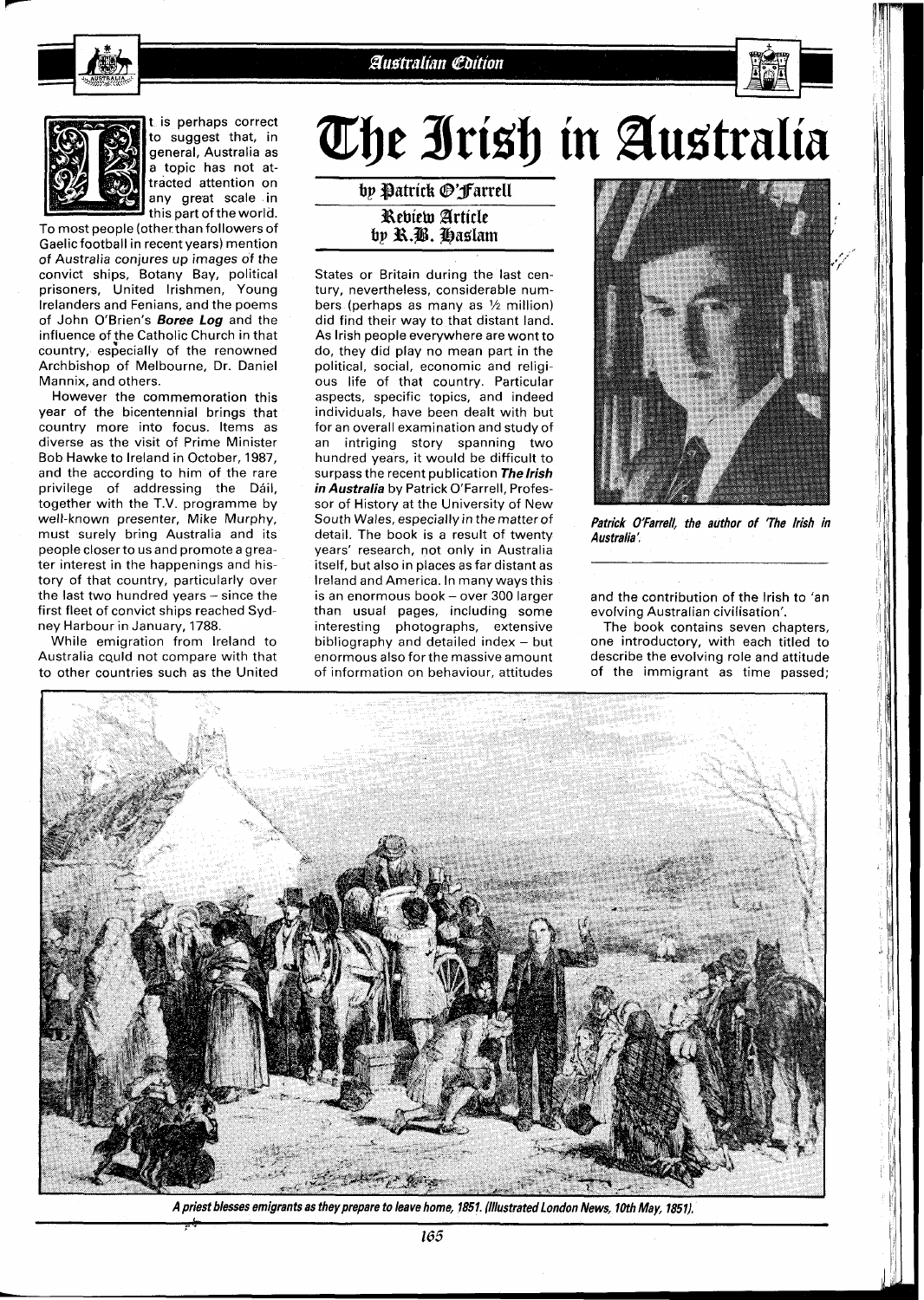The Old Limerick Journal



**The harbour at Cork: mid-nineteenth century engraving,** 

chapters two and three deal with the prisoners and immigrants; four sees the lrish as 'Settlers and Unsettlers'; five deals with lrish nationalism; six focuses on rebels, and also examines attitudes to happenings in the lreland of the early 20th century and independence era, and the last chapter  $-$  'Australians' - recognises the absorption of those of Irish descent into Australian society and a consequent distancing from the old homeland. The author comments that 'By 1921 those of lrish descent in Australia had been taught the lesson that lrish politics was painful, embarrassing and damaging to them'. The Civil War in lreland had its effects in far away Australia also, for we are told: 'As lrishman killed Irishman in Ireland, they also killed what remained of Australia lrish enthusiasm for Ireland's cause, whatever that was.

Ample evidence is forthcoming in page after page to support what, up to now, were for many purely opinions or speculation, and, on occasion, we have some myths exploded. In particular, when examining the 'Prisoners' (chapter 2), it is pointed out - perhaps to the surprise of some  $-$  that while 'Irish Australian historical tradition had depicted these lrish convicts as honourable victims of gross injustice, social oppression and national persecution, or as heroic rebels', the facts seem otherwise. In fact, political rebels, in the strictly nationalist sense, among

the lrish convicts seemed relatively few  $-$  about 1.5 per cent  $-$  in the entire history of transportation, most of whom arrived before 1806. The majority were apparently 'ordinary criminals, mostly thieves', but we can be consoled, as the author tells us that 'generally the lrish were a better type of convict, less criminally inclined, more likely to completely reform, less inclined to turn to crime in Australia. They were taller, healthier, their stealing more likely to be of farm animals, their criminal impulses those of the destitute and desperate'. These people, we gladly note, quickly reformed and were 'remarkably well integrated into the middling orders of colonial society'. But what of the remaining majority of 'non-convict immigrants'? O'Farrell is of opinion that 'the best left  $-$  not the worst', quoting reports from lreland that it was comfortable farmers, those 'with ample means' who were the emigrants.

It now emerges that emigration from lreland to Australia differed substantially from that to America, the country which got not only the most of the lrish but the worst 'or at least the worst affected' - described colourfully as 'the massive outpourings of the famine, desperate, embittered, defeated, penniless and powerless'. Australia's Irish<br>population was mainly post-famine population was mainly post-famine -- -f the wealthy. The 'national weakness'

'Settlers and Unsettlers', extends over eighty pages. It covers most interestingly the varying fortunes of the Irish in what was gradually becoming their adopted land. We read of conspicuous success, well documented, of people such as John Grant from Tipperary (from where he was transported in 1811 for attempted murder), who at his death owned 10,000 acres 'with thousands more under lease' or Ned Ryan 'King of Galong Castle', whose squatting acres were appropriate to an lrish kingdom, and his son, John Nagle Ryan, who lived 'on a scale of barbaric grandeur', and many others such as Thomas Dalton, who became a merchant in Sydney and died in 1900 leaving *W3* million.

the leadi: the  $man<sub>2</sub>$ own achie dom h0 **y**  reacl bers ship,

> cl bels in

Vict New in 1

de\$ in

str ind naj Ire, au wş asi thļ

'Se the ped

> W!<br>de<br>. 'Y **W**

> > **I**

Failures there were of course also, and tragedies, such as one Thomas Finn whose bankruptcy in 1872 drove him to insanity. The lrish were not avaricious and status and repute matatered more than wealth. They suffered their own share, as O'Farrell succinctly states: 'In all the casualty areas of Australian society, the lrish were prominent to the extent of at least double their proportion of the total population'. A measurement of success-failure is expressed in the statistic that lrish Catholics, at 20% to 25% of the population, consisted only 5% to 10% 'better educated, less traumatised'. of-The Irish - addiction to alcoholic  $drink - is treated (pardon the pun), as is$